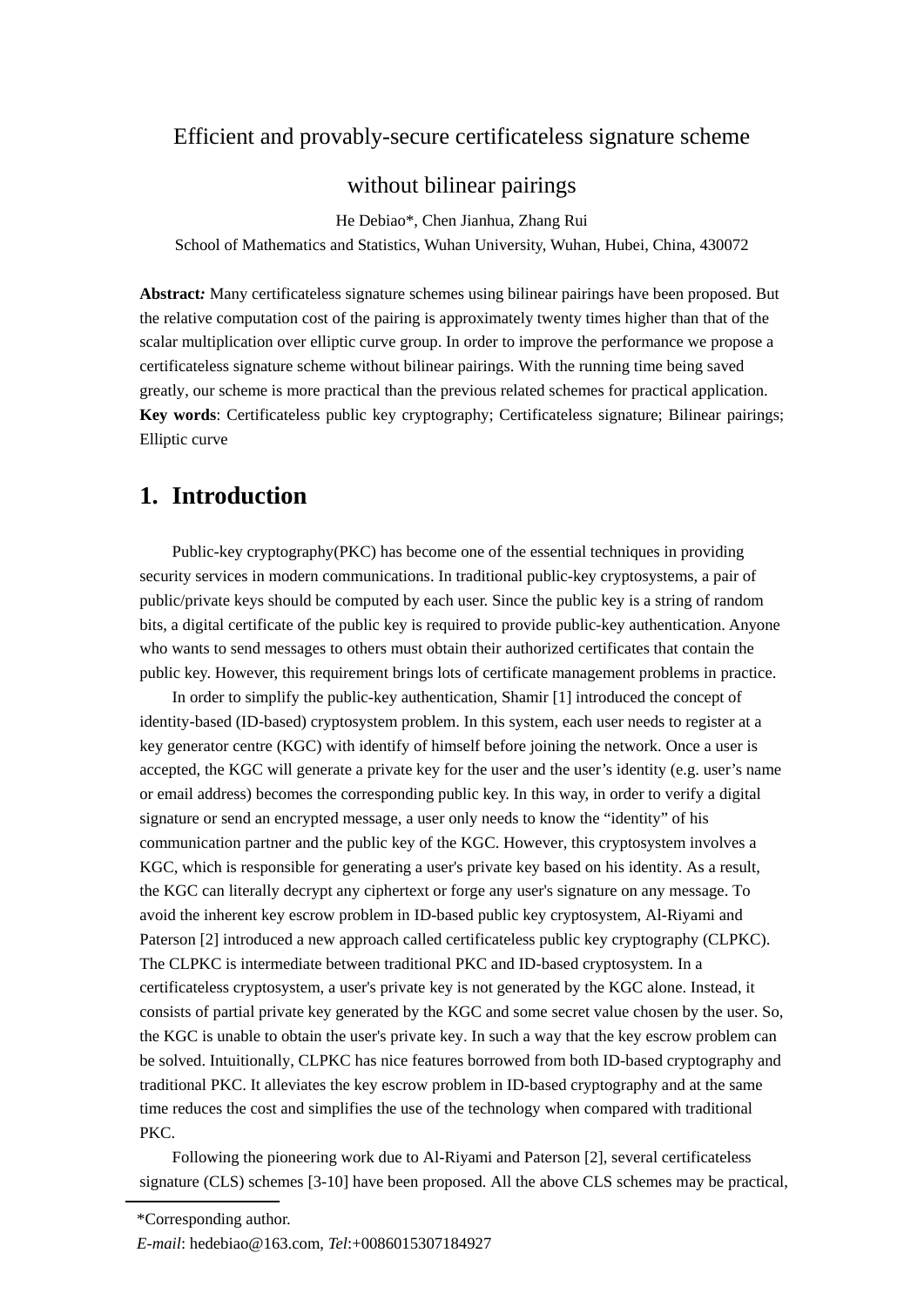but they are from bilinear pairings and the pairing is regarded as the most expensive cryptography primitive. The relative computation cost of a pairing is approximately twenty times higher than that of the scalar multiplication over elliptic curve group [11]. Therefore, CLS schemes without bilinear pairings would be more appealing in terms of efficiency.

In this paper, we present a CLS scheme without pairings. The scheme rests on the elliptic curve discrete logarithm problem (ECDLP).With the pairing-free realization, the scheme's overhead is lower than that of previous schemes [3-10] in computation.

# **2. Preliminaries**

Let the symbol  $E / F_p$  denote an elliptic curve *E* over a prime finite field  $F_p$ , defined by an equation

$$
y^2 = x^3 + ax + b \ , \ a, b \in F_p \tag{1}
$$

and with the discriminant

$$
\Delta = 4a^3 + 27b^2 \neq 0 \tag{2}
$$

The points on  $E / F_p$  together with an extra point *O* called the point at infinity form a group

$$
G = \{(x, y) : x, y \in F_p, E(x, y) = 0\} \cup \{O\}.
$$
 (3)

Let the order of  $G$  be  $n$ .  $G$  is a cyclic additive group under the point addition "+" defined as follows: Let  $P, Q \in G$ , *l* be the line containing *P* and *Q* (tangent line to  $E/F_p$  if  $P = Q$ ), and  $R$ , the third point of intersection of  $l$  with  $E/F_p$ . Let  $l'$  be the line connecting *R* and *O*. Then *P* "+" *Q* is the point such that *l'* intersects  $E/F_p$  at *R* and *O* and  $P''''$  *Q*. Scalar multiplication over E/Fp can be computed as follows:

$$
tP = P + P + \cdots + P(t \text{ times}) \tag{4}
$$

The following problem defined over  $G$  is assumed to be intractable within polynomial time.

### **Eliptic curve discrete logarithm problem(ECDLP):** For  $x \in_R Z_n^*$  and *P* the generator of

*G*, given  $Q = x \cdot P$  compute *x*.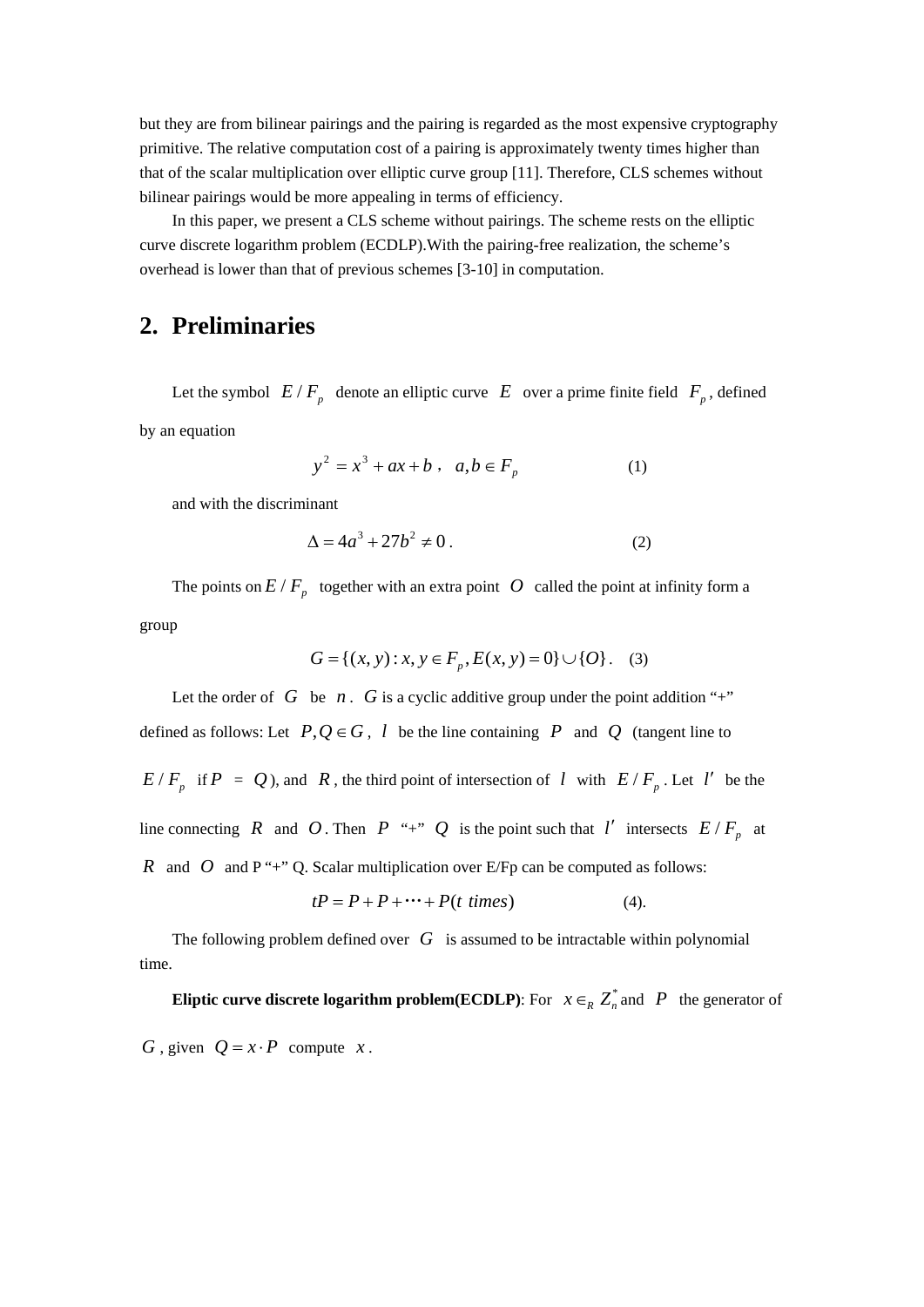### **3. Our scheme**

#### **3.1.Scheme Description**

A CLS scheme consists of seven algorithms[2]: *Setup*, *Partial-Private-Key-Extract*, *Set-Secret-Value*, *Set-Private-Key*, *Set-Public-Key*, *Sign* and *Verify*. Our scheme also consists of seven algorithms. These algorithms are described as follows.

**Setup:** This algorithm takes a security parameter *k* as in put, and returns system parameters and a master key. Given  $k$ , KGC does the following.

- 1) KGC chooses a *k* -bit prime *p* and determines the tuple  $\{F_p, E/F_p, G, P\}$  as defined in Section 2.
- 2) KGC chooses the master private key  $x \in Z_n^*$  and computes the master public key

$$
P_{pub} = xP.
$$

3) KGC chooses two cryptographic secure hash functions  $H_1: \{0,1\}^* \to Z_n^*$  and

$$
H_2: \{0,1\}^* \to Z_n^*.
$$

4) KGC publishes  $params = {F_p, E / F_p, G, P, P_{pub}, H_1, H_2}$  as system parameters and secretly keeps the master key *s* .

**Set-Secret-Value**: The user with identity *ID* picks randomly  $x_{1D} \in Z_n^*$ , computes  $P_{ID} = x_{ID} \cdot P$  and sets  $x_{ID}$  as his secret value.

**Partial-Private-Key-Extract:** This algorithm takes master key, a user's identifier,  $P_{ID}$ , system parameters as input, and returns the user's ID-based private key. With this algorithm, for each user with identifier *ID* , KGC works as follows.

1) KGC chooses at random  $r_{ID} \in Z_n^*$ , computes  $R_{ID} = r_{ID} \cdot P$  and

 $h_{ID} = H_1(ID, R_{ID}, P_{ID}).$ 

2) KGC computes  $s_{ID} = r_{ID} + h_{ID}x \mod n$  and issues  $\{s_{ID}, R_{ID}\}\)$  to the users through secret channel.

The user's s partial private key is the tuple  $S_{ID}$  and he can validate her private key by checking whether the equation  $S_{ID} \cdot P = R_{ID} + h_{ID} \cdot P_{pub}$  holds. The private key is valid if the equation holds and vice versa.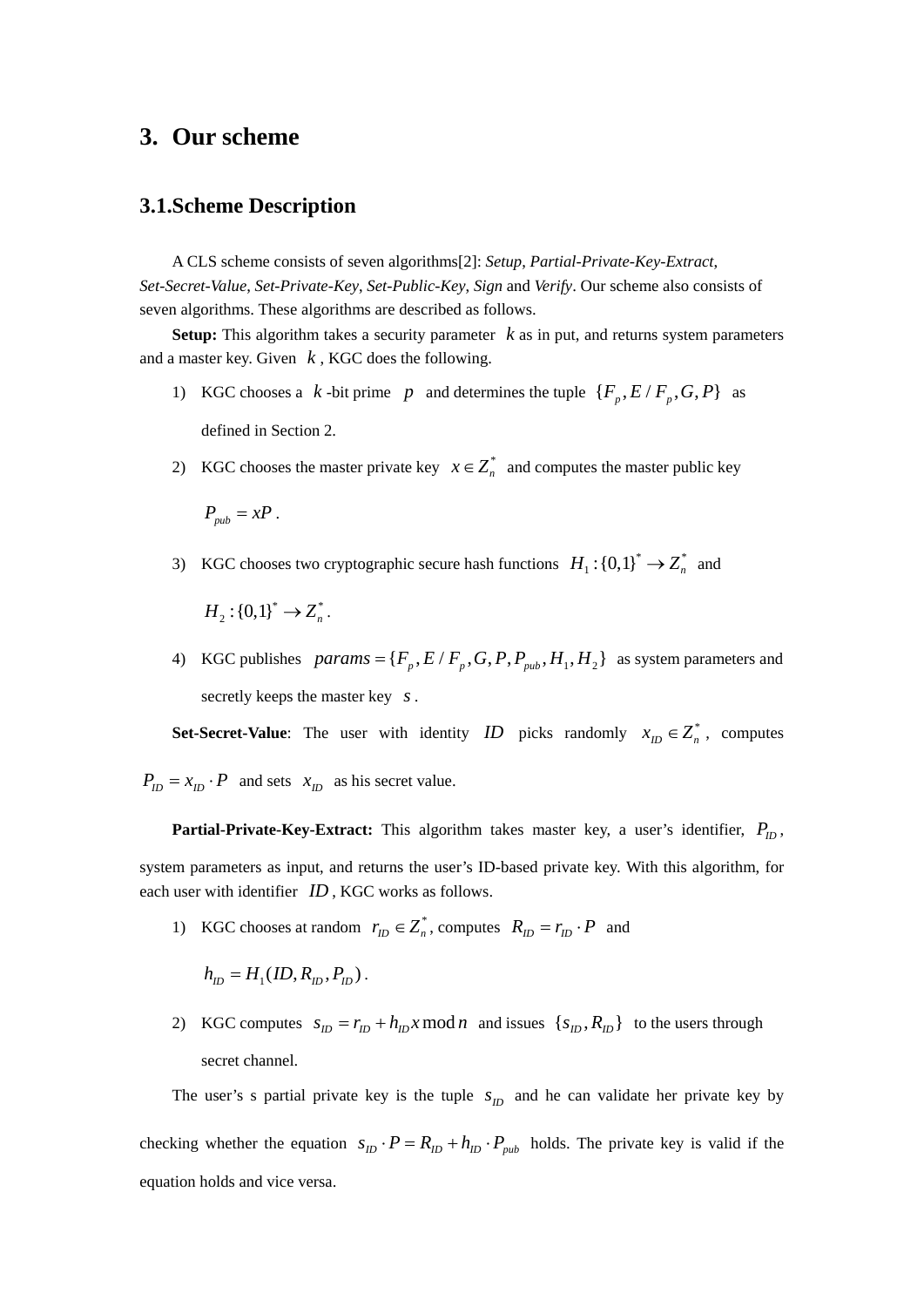**Set-Private-Key**: The user with identity *ID* takes the pair  $sk_{D} = (x_{D}, s_{D})$  as its private key.

**Set-Public-Key**: The user with identity *ID* takes  $pk_m = \{P_m, R_m\}$  as its public key.

**Sign**: This algorithm takes system parameters, user's private key  $sk_D = (x_D, s_D)$ , and a message *m* as inputs, returns a signature of the message *m* . The user does as follows.

- 1) Choose at random  $l \in Z_n^*$  to compute  $R = l \cdot P$ .
- 2) Compute  $h = H_2(m, R, P_{1D}, R_{1D})$ .
- 3) Verify whether the equation  $gcd(l + h, n) = 1$  holds. If the equation does not hold, return to step 1).
- 4) Compute  $s = (l + h)^{-1} (x_{1D} + s_{1D}) \bmod n$ .
- 5) The resulting signature is ( *R*,*s*).

**Verify**: To verify the signature ( $R_D$ ,  $R$ ,  $s$ ) for message  $m$  and identity  $ID$ , the verifier

first computes  $h_{ID} = H_1(ID, R_{ID}, P_{ID})$ ,  $h = H_2(m, R, ID, P_{ID}, R_{ID})$  and then checks whether

$$
s \cdot (R + h \cdot P) = P_{ID} + R_{ID} + h_{ID} P_{pub}
$$
\n<sup>(5)</sup>

Accept if it is equal. Otherwise reject.

Since  $R = l \cdot P$ ,  $s_{ID} = r_{ID} + h_{ID}x \mod n$  and  $s = (l + h)^{-1}(x_{ID} + s_{ID}) \mod n$ , we have

$$
s \cdot (R + h \cdot P) = (l + h)^{-1} (x_{1D} + s_{1D}) \cdot (l \cdot P + h \cdot P)
$$
  
=  $(l + h)^{-1} (x_{1D} + s_{1D}) \cdot (l + h) \cdot P = (x_{1D} + s_{1D}) \cdot P$  (6)  
=  $x_{1D} \cdot P + s_{1D} \cdot P = P_{1D} + R_{1D} + h_{1D} \cdot P_{pub}$ 

Then the correctness of our scheme is proved.

#### **3.2.Security Analysis**

In CLS, as defined in [2], there are two types of adversaries with different capabilities, we assume *Type 1 Adversary*,  $\mathcal{H}$  1 acts as a dishonest user while *Type 2 Adversary*,  $\mathcal{H}$  2 acts as a malicious KGC:

**Type 1 Adversary:** Adversary  $\mathcal{H}$  1 does not have access to the master key, but  $\mathcal{H}$  1 can replace the public keys of any entity with a value of his choice, since there is no certificate involved in CLS.

**Type 2 Adversary:** Adversary  $\mathcal{H}$  2 has access to the master key, but cannot replace any user's public key.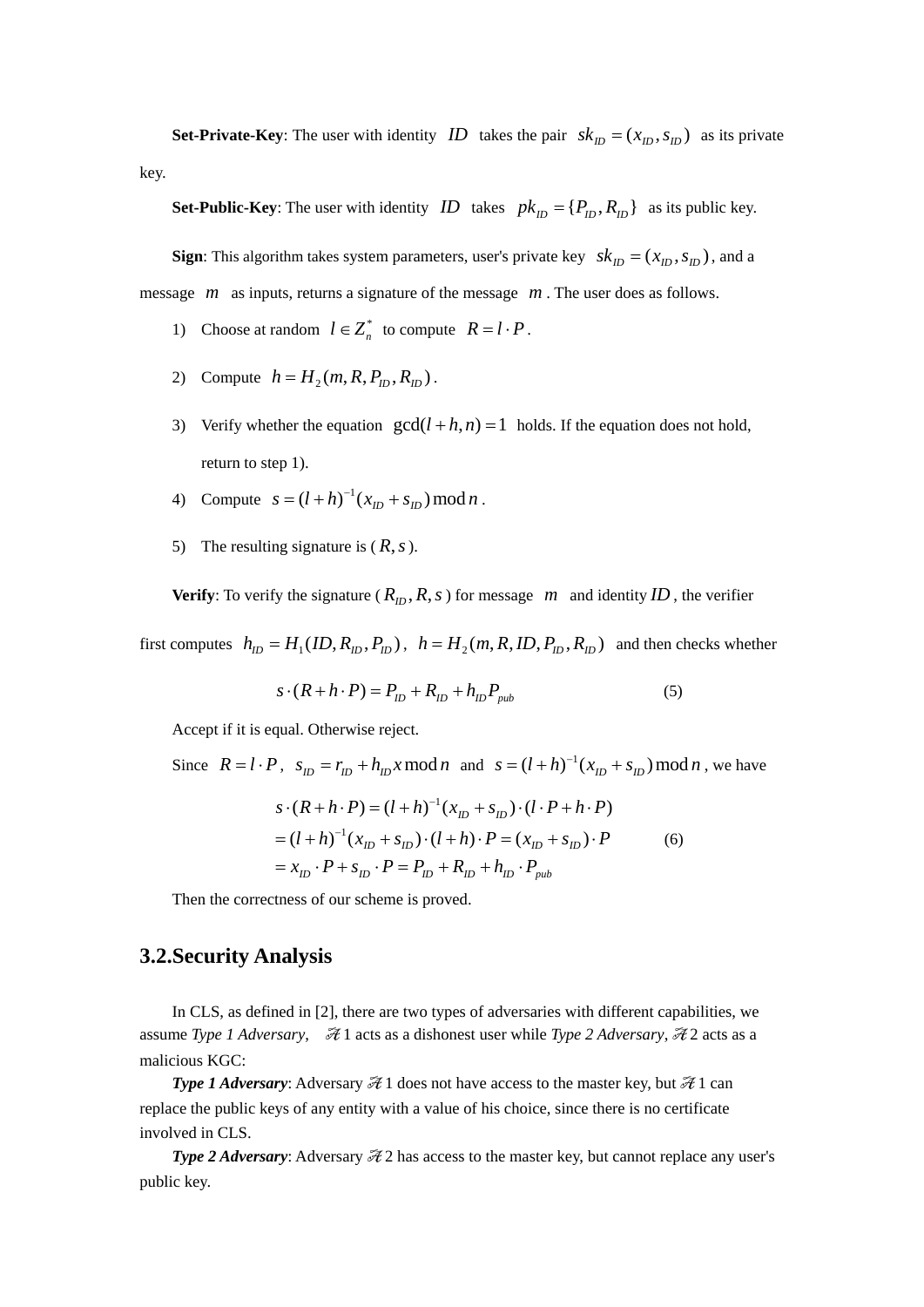Let  $\mathcal{H}$  1 and  $\mathcal{H}$  2 be a Type1Adversaryanda Type2Adversary, respectively. We consider two games Game 1 and Game 2 where  $\mathcal{H}$  1 and  $\mathcal{H}$  2 interact with its challenger in these two games, respectively.

**Game 1**: This is the game where  $\mathcal{H}$  1 interacts with its challenger  $\sigma$ :

The challenger  $\sigma$  takes a security parameter  $k$  and generate master key and *params*, then sends *params* to  $\mathcal{H}$  1.  $\mathcal{H}$  1 acts as the following oracle queries:

*Create*  $(ID)$ : This allows  $\mathcal{H}$  to ask  $\mathcal{T}$  to set up a new participant with identity *ID*. On receiving such a query, C generates the public/private key pair.

*Public – Key(ID)* :  $\mathcal{H}$  can request the public key of a participant whose identity is *ID*. In response,  $\sigma$  outputs the public key  $pk$ <sub>ID</sub>.

*Partial - Private - Key – Extract(ID)* :  $\mathcal{F}$  can request the partial private key of a participant whose identity is *ID*. In response,  $\sigma$  outputs the partial private key  $s_{ID}$ .

*Secret - Key – Extract(ID)*:  $\mathcal{F}$  can request the private key of a participant whose identity

is *ID*. In response,  $\mathcal{C}$  outputs the private key  $S_{ID}$ .

*Public – Key – Replacement* (*ID*,  $pk'_{D}$ ) : For a participant whose identity is *ID*<sub>i</sub>,  $\mathcal{F}$  can choose a new public key  $pk'_{ID}$  and then set  $pk'_{ID}$  as the new public key of this participant.  $\sigma$ will record these replacements which will be used later.

 $Sign(ID, m)$ : When a signing query for an identity *ID* on some message *m* is coming,  $\sigma$ uses the private key  $sk_{in}$  corresponding to the identity *ID* to compute the signature *S* and sends it to  $\mathcal{H}$  1. If the public key  $pk_{1D}$  has been replaced by  $\mathcal{H}$  1, then  $\sigma$  cannot find  $sk_{1D}$  and thus the signing oracle's answer may be incorrect. In such case, we assume that  $\mathcal{H}_1$  additionally submits the secret value  $r'$  corresponding to the replaced public key  $sk_{ID}$  to the signing oracle.

Finally,  $\mathcal{H}$  1 outputs a signature *S* on a message *m* corresponding to a public key  $pk_{m^*}$ for an identity  $ID^*$  which is the challenged identity.  $\mathcal{F}_1$  wins the game if the following conditions hold:

 $Verify(params, ID, m, pk_{m^*}, S) = 1$ 

 $\langle ID^*, m \rangle$  has never been submitted to the oracle *Sign*.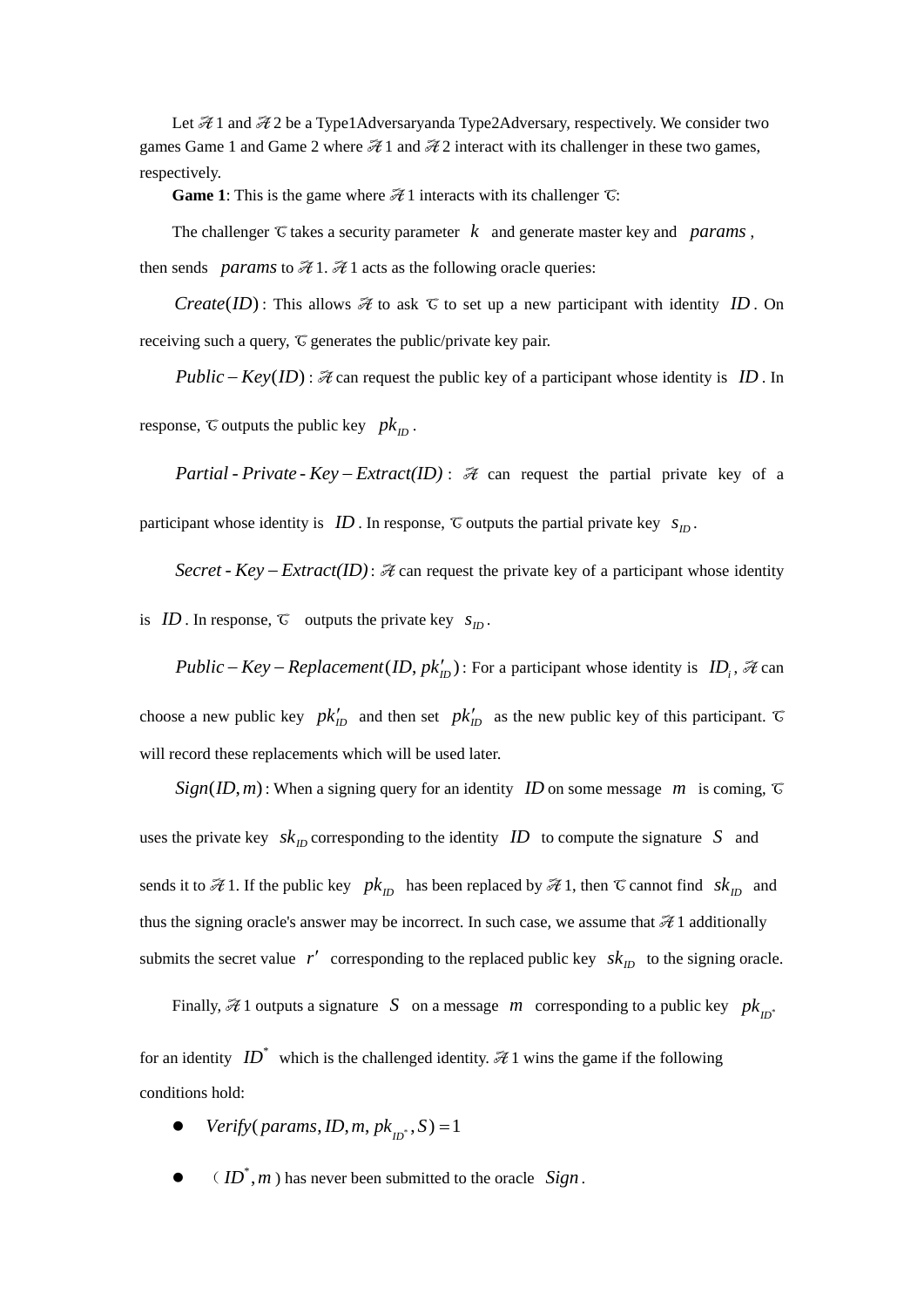*ID*<sup>\*</sup> has never been submitted to *Partial - Private - Key – Extract* query and *Secret - Key – Extract* query.

An adversary  $\mathcal{F}$  1 is said to be an  $(\varepsilon, t, q_c, q_s, q_h)$ -forger if it has advantage at least  $\varepsilon$  in the above game, runs in time at most *t*, and make at most  $q_c$ ,  $q_s$  and  $q_h$  Create, Sign and random oracle queries, respectively. A scheme is said to be  $(\varepsilon, t, q_c, q_s, q_h)$ -secure against  $\mathcal{H}$ 1 in the sense of unforgeable against chosen message attack if no  $(\varepsilon, t, q_c, q_s, q_h)$ -forger exists.

**Game 2**: This is a game in which  $\mathcal{H}$  2 interacts with its challenger  $\mathcal{F}$ . **Setup**: C runs Setup to generate a master key and *params* . C gives both *params* and the master key to  $\mathcal{R}$  2.  $\mathcal{C}$  answers *Create(ID)*, *Public – Key(ID)*,

*Secret - Key – Extract(ID)*, *Partial - Private - Key – Extract(ID)* and

 $Sign(ID, m)$  from  $\mathcal{H}$  2 like he does in **Game 1**.

Finally,  $\mathcal{H}$  2 outputs a signature *S* on a message *m* corresponding to a public key  $pk_{m^*}$ for an identity  $ID^*$  which is the challenged identity  $ID \cdot \mathcal{H}$  wins the game if the following conditions hold:

- *Verify*( $params, ID^*, m, pk_{ID^*}, S$ ) = 1
- $\langle ID^*, m \rangle$  has never been submitted to the oracle *Sign*.
- $ID^*$  has never been submitted to *Secret Key Extract* query.

An Type 2 adversary  $\mathcal{F}2$  is said to be an  $(\varepsilon, t, q_c, q_s, q_h)$ -forger if it has advantage at least

 $\varepsilon$  in the above game, runs in time at most t, and make at most  $q_c$ ,  $q_s$  and  $q_h$  Create,

*Sign* and random oracle queries, respectively. A scheme is said to be  $(\varepsilon, t, q_c, q_s, q_h)$ -secure against  $\mathcal{H}2$  in the sense of unforgeable against chosen message attack if no

 $(\varepsilon, t, q_c, q_s, q_h)$ -forger exists.

We prove the security of our scheme in the random oracle model which treats  $H_1$  and  $H_2$ as two random oracles [9] using the signature security model defined in [2]. As for the security , the following theorems are provided.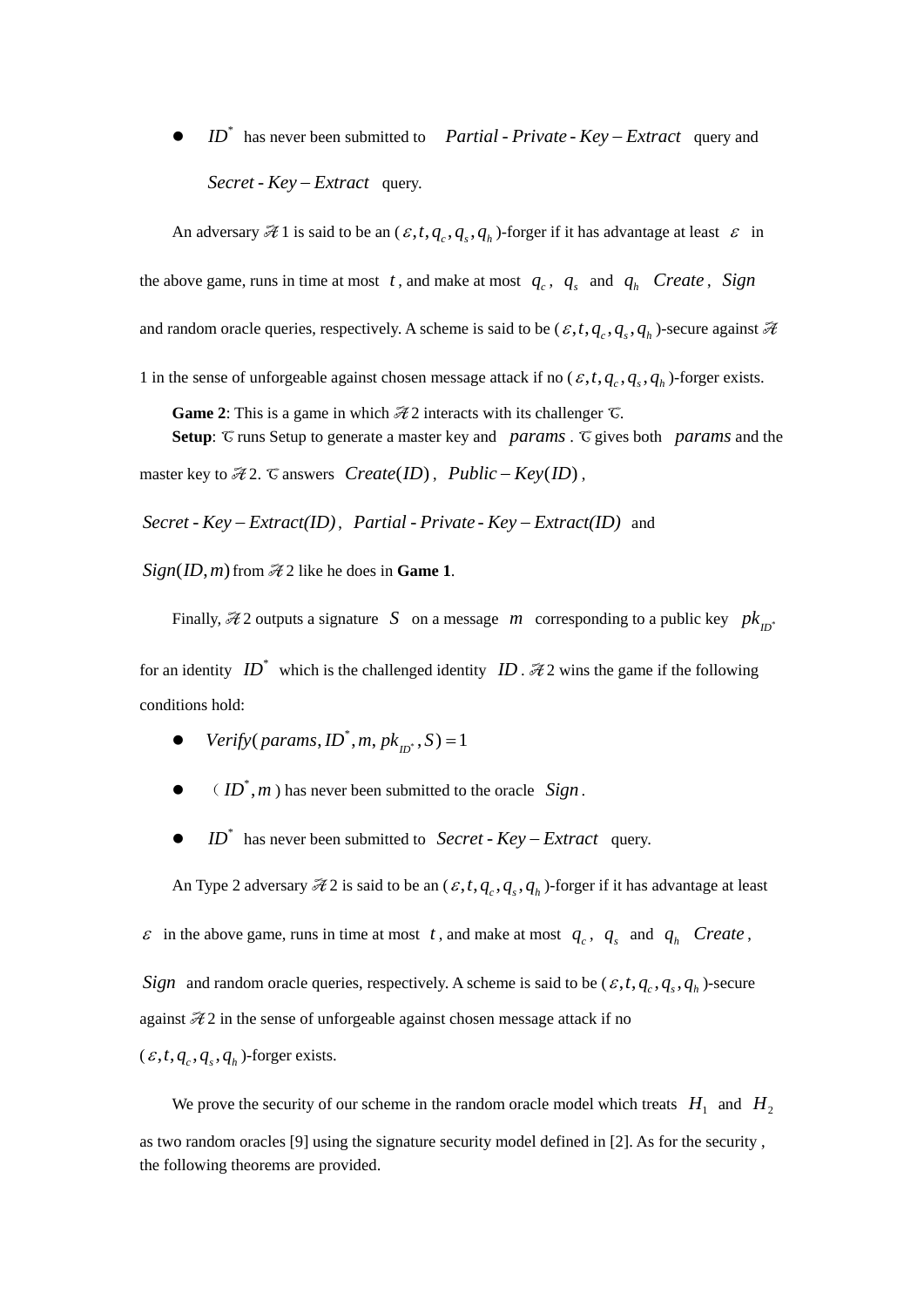**Theorem 1**. The proposed scheme is  $(\varepsilon, t, q_c, q_s, q_h)$ -secure against the adversary  $\mathcal{H}$  1 in the

random oracle model, assuming that the  $(\varepsilon', t')$ -ECDL assumption holds in *G*, where

$$
t' = t + O(q_c + q_h)S
$$
,  $\varepsilon' = (1 - \frac{q_h q_c}{n})(1 - \frac{1}{q})(\frac{1}{q_h})\varepsilon$  and  $q_c$ ,  $q_s$ ,  $q_h$  are the number of

*Create* , *Sign* and hashing queries respectively the adversary is allowed to make and *S* is the time for an scale multiplication operation.

*Proof*: Suppose that there is a type 1 Adversar  $\mathcal{H}$  1 for an adaptively chosen message attack against our scheme. Then, we show how to use the ability of  $\mathcal{F}_1$  to construct an algorithm  $\mathcal{F}_1$ solving the ECDLP.

Suppose *F* is challenged with a ECDLP instance (*P*, *Q*) and is tasked to compute  $x \in Z_n^*$ satisfying  $Q = x \cdot P$ . To do so, F picks an identity  $ID^*$  at random as the challenged *ID* in this game, and gives  $\{F_p, E / F_p, G, P, P_{pub} = Q, H_1, H_2\}$  to  $\mathcal{H}$  1 as the public parameters. Then Fanswers  $\mathcal{F}$  1's queries as follows.

*Create (ID)* : F maintains a hash list  $L_c$  of tuple  $(ID, R_m, P_m, s_m, x_m, h_m)$ . If *ID* is on  $L_c$ , then F response with  $(D, R_{ID}, P_{ID}, s_{ID}, x_{ID}, h_{ID})$ . Otherwise, F simulates the oracle as follows. It chooses  $a, b, c \in \mathbb{Z}_n^*$  at random, sets  $R_{ID} = a \cdot P_{pub} + b \cdot P$ ,  $P_{ID} = c \cdot P$ ,

 $S_{ID} = b$ ,  $X_{ID} = c$ ,  $h_{ID} = H_1(ID, R_{ID}, P_{ID}) \leftarrow -a \mod n$ , response with

 $( ID, R<sub>1D</sub>, P<sub>1D</sub>, S<sub>1D</sub>, X<sub>1D</sub>, h<sub>1D</sub>)$ , inserts  $( ID, R<sub>1D</sub>, P<sub>1D</sub>, h<sub>1D</sub>)$  into  $L<sub>H<sub>1</sub></sub>$ . Note that  $(R<sub>1D</sub>, S<sub>1D</sub>, h<sub>1D</sub>)$ generated in this way satisfies the equation  $S_{ID} \cdot P = R_{ID} + h_{ID} \cdot P_{pub}$  in the partial private key extraction algorithm. It is a valid secret key.

*H*<sub>1</sub> − *query* : F maintains a hash list  $L_{H_1}$  of tuple (*ID*,  $R_{ID}$ ,  $P_{ID}$ ,  $h_{ID}$ ) as explained below. The list is initially empty. When  $\mathcal{H}$  1 makes a hash oracle query on *ID*, if the query *ID* has already appeared on  $L_{H_1}$ , then the previously defined value is returned. Otherwise,  $\tilde{\mathcal{F}}$  queries

 $Create (ID<sub>i</sub>)$ , gets  $(ID, R<sub>n</sub>, R<sub>n</sub>, S<sub>n</sub>, x<sub>n</sub>, h<sub>n</sub>)$  and response with  $h<sub>n</sub>$ .

*Partial - Private - Key – Extract(ID)*: If  $ID = ID^*$ ,  $F$  stop the simulation. Otherwise, F looks up the table  $L_c$ . If *ID* is on  $L_c$ , then F response with  $s_p$ . Otherwise, F queries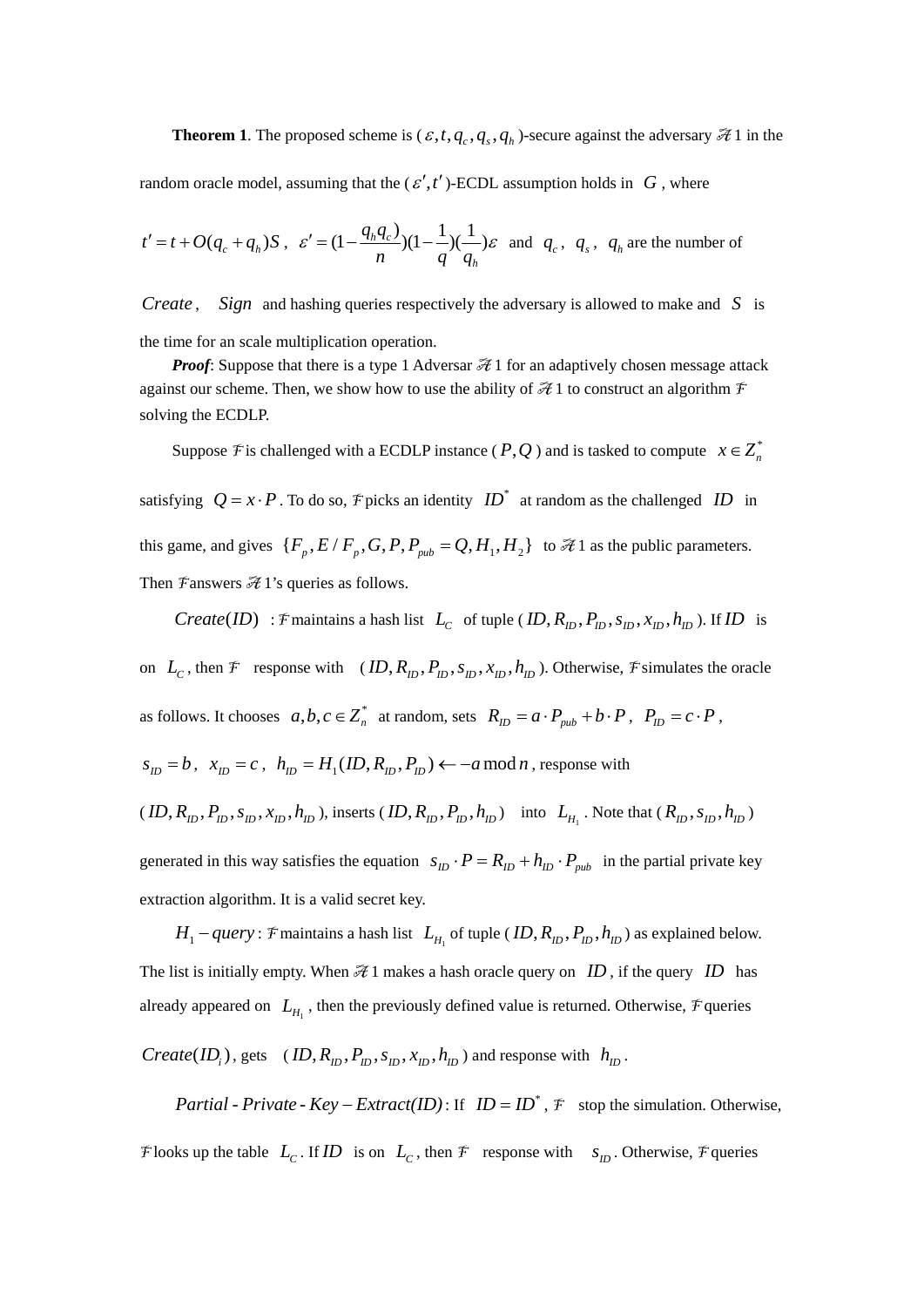*Create* (*ID*), gets (*ID*,  $R_D$ ,  $P_D$ ,  $S_D$ ,  $X_D$ ,  $h_D$ ). If  $ID = ID^*$ ,  $F$  stops the simulation. Otherwise,  $\tilde{\mathcal{F}}$  response with  $S_{ID}$ .

*Public – Key(ID)* : F looks up the table  $L_c$ . If *ID* is on  $L_c$ , then F response with  $pk_{ID} = \{R_{ID}, P_{ID}\}\.$  Otherwise, F queries *Create (ID)* with *ID*, gets  $(D, R_{ID}, P_{ID}, s_{ID}, x_{ID}, h_{ID})$  and response with  $pk_{ID} = \{R_{ID}, P_{ID}\}.$ 

*Secret - Key – Extract(ID)*: If  $ID = ID^*$ ,  $F$  stop the simulation. Otherwise,  $F$ looks up the table  $L_c$ . If *ID* is on  $L_c$ , then  $\mathcal{F}$  response with  $x_{ID}$ . Otherwise,  $\mathcal{F}$  queries

*Create*(*ID*), gets (*ID*,  $R_m$ ,  $P_m$ ,  $s_m$ ,  $x_m$ ,  $h_m$ ) and response with  $x_m$ .

 $Public - Key - Replacement (ID, pk<sub>D</sub>)$ : F maintains a hash list  $L<sub>R</sub>$  of tuple

 $(ID, r<sub>ID</sub>, R<sub>ID</sub>, x<sub>ID</sub>, P<sub>ID</sub>)$ , which is initialized empty. When  $\mathcal{H}$  1 queries on input (*ID*,  $pk<sub>ID</sub>'$ ), where  $R'_{ID} = r'_{ID} \cdot P$ ,  $P'_{ID} = x'_{ID} \cdot P$  and  $pk'_{ID} = (R'_{ID}, P'_{ID})$ ,  $\bar{r}$  sets  $R_{ID} = R'_{ID}$ ,  $P_{ID} = P'_{ID}$ ,  $S_{ID} = \perp$  and  $X_{ID} = X'_{ID}$ . At last, F adds  $(ID, r'_{ID}, R'_{ID}, x'_{ID}, P'_{ID} )$  to  $L_R$ .

*H*<sub>2</sub> – *query* : F maintains a hash list  $L_{H_2}$  of tuple  $(m, R, ID, P_{ID}, R_{ID}, h)$ . When  $\mathcal{H}$  1 makes *H2* queries for identity *ID* on the message (*m*, *R*, *ID*,  $P_{ID}$ ,  $R_{ID}$ ), *F* chooses a random  $n \in \mathbb{Z}_n^*$ , sets  $h = H_2(m, R, ID, P_{ID}, R_{ID})$  and adds  $(m, R, ID, P_{ID}, R_{ID}, h)$  to  $L_{H_2}$ , and sends  $h$  to  $\mathcal{H}$  1.

*Sign*(*ID*,*m*): When a signing query on (*ID*,*m*) is coming,  $\tilde{\tau}$  looks up the list  $L_R$ . If *ID* is on  $L_R$ ,  $\mathcal{F}$  generates random numbers  $a, b, c \in \mathbb{Z}_n^*$ , sets  $s = a$ ,  $R = a^{-1}h_{ID}P_{pub}$ ,  $h = H_2(m, R, P_{ID}, R_{ID}) \leftarrow a^{-1}(r_{ID} + x_{ID})$ , insert  $(m, R, P_{ID}, R_{ID}, h)$  to  $L_{H_2}$  and outputs  $(R, s)$  as the signature. Otherwise, F acts like the description of the scheme, since F knows the private key of the user with identity *ID* .

Finally,  $\mathcal{F}_1$  stops and outputs a signature  $S = \{R, s^{(1)}\}$  on the message *m* with respect to the public key  $pk_{1D}$  for the identity  $ID$ , which satisfies the following equation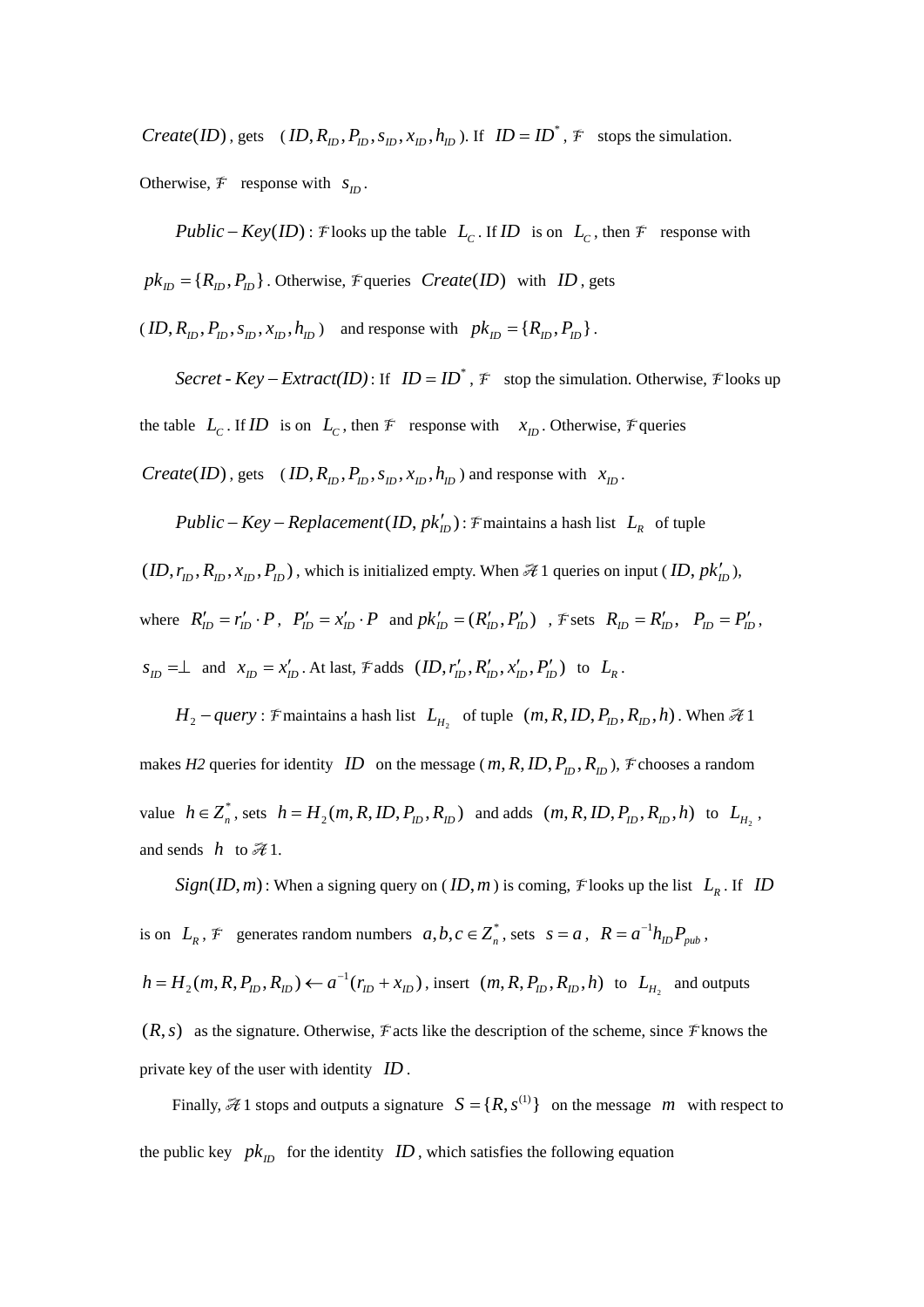Verify( params, *ID*, m,  $pk_m$ , *S*) = 1. If *ID*  $\neq$  *ID*<sup>\*</sup>,  $\overline{r}$  outputs "failure" and aborts. Otherwise, F recovers the tuple ( $ID, R_{ID}, P_{ID}, h_{ID}$ ) from  $L_{H_1}$ , the tuple ( $ID, s'_{ID}, pk_{ID}$ ) from  $L_{pk}$  and the tuple  $(m, R, ID, P_{ID}, R_{ID}, h^{(1)})$  from  $L_{H_2}$ .

From the forgery lemma<sup>[12]</sup>, if we have a replay of  $\tilde{\mathcal{F}}$  with the same random tape but different choice of  $H_2$  will output another two valid signatures  $\{R, s^{(2)}\}$  and  $\{R, s^{(3)}\}$ . Then we have

$$
s^{(i)} \cdot (R + h^{(i)} \cdot P) = P_{ID} + R_{ID} + h_{ID} P_{pub}, i = 1, 2, 3,
$$
 (7)

By  $l, x_{ID}, r_{ID}, x$ , we now denote discrete logarithms of  $R, P_{ID}, R_{ID}$  and  $P_{pub}$ 

respectively, i.e.,  $R = lP$ ,  $P_{ID} = x_{ID}P$ ,  $R_{ID} = r_{ID}P$ ,  $P_{pub} = xP$  and.

$$
s^{(i)} \cdot (l + h^{(i)} \cdot P) = x_{1D} + r_{1D} + h_{1D} x, i = 1, 2, 3
$$
 (8)

In these equations, only  $l, r<sub>ID</sub>, x$  are unknown to  $\tilde{\tau}$ . F solves for these values from the above three linear independent equations, and outputs  $x$  as the solution of the discrete logarithm problem.

**Reduction Cost Analysis**: The simulation of the *Create* oracle fails if the random oracle assignment  $H_1$ (*ID*,  $R_{ID}$ ,  $P_{ID}$ ) causes inconsistency. It happens with probability at most

*h q*  $\frac{d^2h}{dt}$ . Hence, the simulation is successful  $q_c$  times with probability at least  $\frac{d^2h}{dt^2}$  $(1 - \frac{q_h}{q_c})^{q_c} \geq 1 - \frac{q_h q_c}{q_c}$ *n n*  $-\frac{q_h}{r^2}$  =  $1-\frac{q_hq_c}{r^2}$ . Due to the ideal randomness of the random oracle, there exists a query  $H_2(m, R, ID, P_{ID}, R_{ID})$  with probability at least  $1 - \frac{1}{n}$ . *B* guesses it correctly as the point of rewind, with probability at least  $\frac{1}{1}$ *h q* . Thus, the overall successful probability is

$$
(1-\frac{q_hq_c}{n})(1-\frac{1}{n})(\frac{1}{q_h})\varepsilon.
$$

The time complexity of F is dominated by the exponentiations performed in the *Create* and *Sign* queries, which is equal to  $t + O(q_c + q_h)S$ .

**Theorem 2**. The proposed scheme is  $(\varepsilon, t, q_c, q_s, q_h)$ -secure against the adversary  $\mathcal{F}2$  in the random oracle model, assuming that the  $(\varepsilon', t')$ -ECDL assumption holds in *G*, where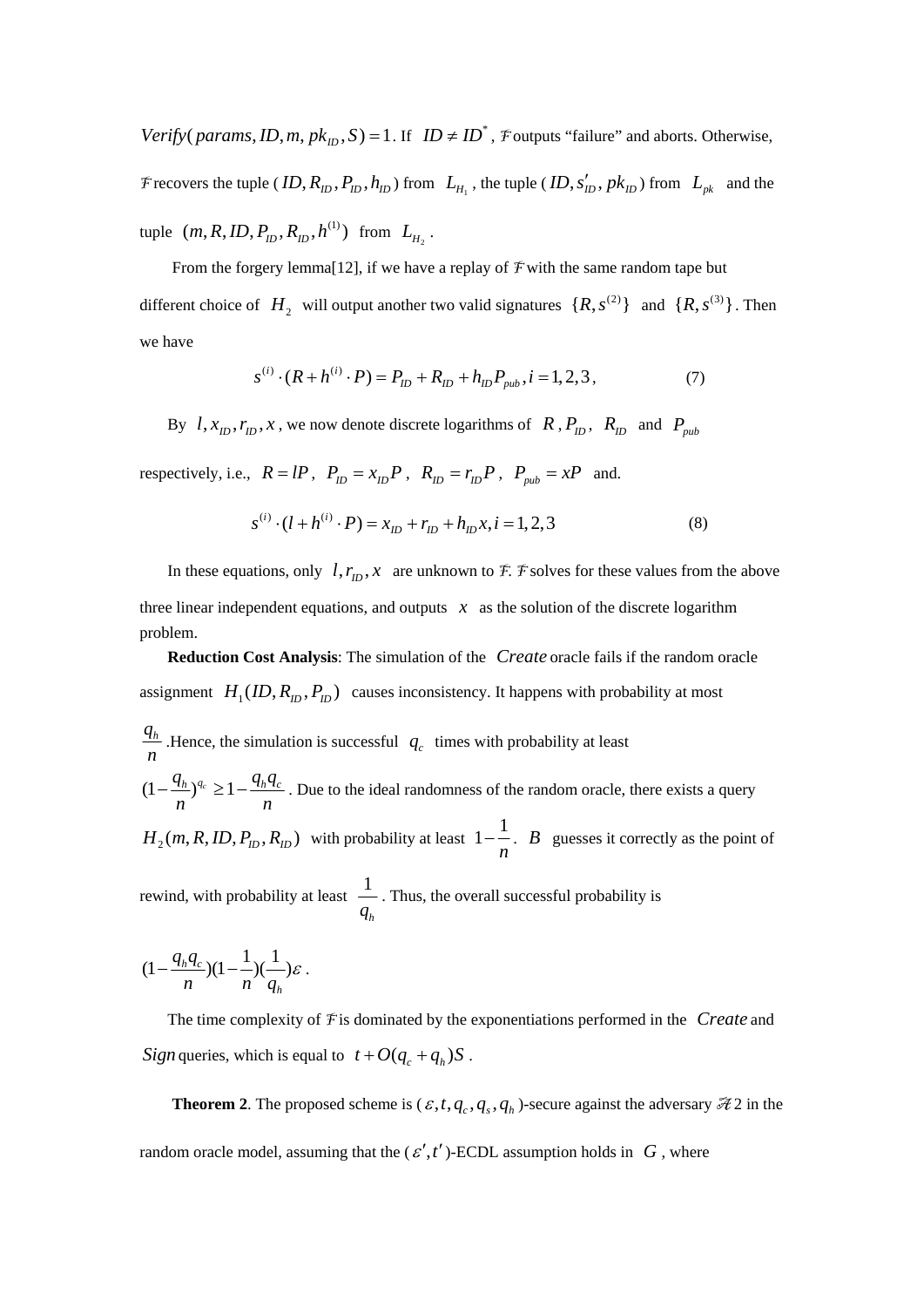$$
t' = t + O(q_c + q_h)S
$$
,  $\varepsilon' = (1 - \frac{q_h q_c}{n})(1 - \frac{1}{q})(\frac{1}{q_h})\varepsilon$  and  $q_c$ ,  $q_s$ ,  $q_h$  are the number of

*Create* , *Sign* and hashing queries respectively the adversary is allowed to make and *S* is the time for an scale multiplication operation.

*Proof*: Suppose that there is a type 2 Adversar  $\mathcal{H}$  2 for an adaptively chosen message attack against our scheme. Then, we show how to use the ability of  $\mathcal{H}$  2 to construct an algorithm  $\tilde{\mathcal{F}}$ solving the ECDLP.

Suppose  $\tilde{\tau}$  is challenged with a ECDLP instance (*P*,*Q*) and is tasked to compute  $y \in Z_n^*$ satisfying  $Q = y \cdot P$ . To do so, *F* randomly picks a value  $x \in Z_n^*$  as the system master key, sets  $P_{pub} = x \cdot P$ , picks an an identity  $ID^*$  at random as the challenged *ID* in this game, and gives the public parameters  $\{F_p, E/F_p, G, P, P_{pub}, H_1, H_2\}$  and the system master key *x* to  $\mathcal{H}$  2. Then Fanswers  $\mathcal{H}$  2s queries as follows.

*Create ID*) : F maintains a hash list  $L_c$  of tuple  $($ ID,  $R_{ID}, P_{ID}, s_{ID}, x_{ID}, h_{ID})$ . If ID<sub>*i*</sub> is on  $L_c$ , then F response with  $(ID, R_m, P_m, s_m, x_m, h_m)$ . Otherwise, F simulates the oracle as follows. If  $ID = ID^*$ , F chooses  $a, b \in Z_n^*$  at random, sets  $R_{in} = aP$ ,  $P_{in} = Q$ ,  $h_{ID} = H_1(ID, R_{ID}, P_{ID}) \leftarrow b$ ,  $s_{ID} \leftarrow a$ ,  $x_{ID} \leftarrow \perp$ . If  $ID \neq ID^*$ ,  $\overline{r}$  chooses  $a, b, c \in \mathbb{Z}_n^*$  at random, sets  $R_{ID} = a \cdot P$ ,  $P_{ID} = b \cdot P$ ,  $h_{ID} = H_1(ID, R_{ID}, P_{ID}) \leftarrow c$ ,  $s_{ID} = a + x \cdot h_{ID}$ ,  $X_{ID} = b$ . At last F response with  $(ID, R_{ID}, P_{ID}, s_{ID}, x_{ID}, h_{ID})$ , inserts  $(ID, R_{ID}, P_{ID}, h_{ID})$  into  $L_{H_1}$ .

*H*<sub>1</sub> − *query* : F maintains a hash list  $L_{H_1}$  of tuple (*ID*,  $R_{ID}$ ,  $P_{ID}$ ,  $h_{ID}$ ) as explained below. The list is initially empty. When  $\mathcal{H}$  1 makes a hash oracle query on *ID*, if the query *ID* has already appeared on  $L_{H_1}$ , then the previously defined value is returned. Otherwise,  $\mathcal{F}$  queries *Create*(*ID*), gets (*ID*,  $R_m$ ,  $P_m$ ,  $s_m$ ,  $x_m$ ,  $h_m$ ) and response with  $h_m$ .

*Partial - Private - Key – Extract(ID)*: Flooks up the table  $L_c$ . If *ID* is on  $L_c$ , then F response with *S<sub>ID</sub>*. Otherwise, F queries *Create* (*ID*), gets (*ID*,  $R_{ID}$ ,  $P_{ID}$ ,  $S_{ID}$ ,  $X_{ID}$ ,  $h_{ID}$ ) and response with  $S_{ID}$ .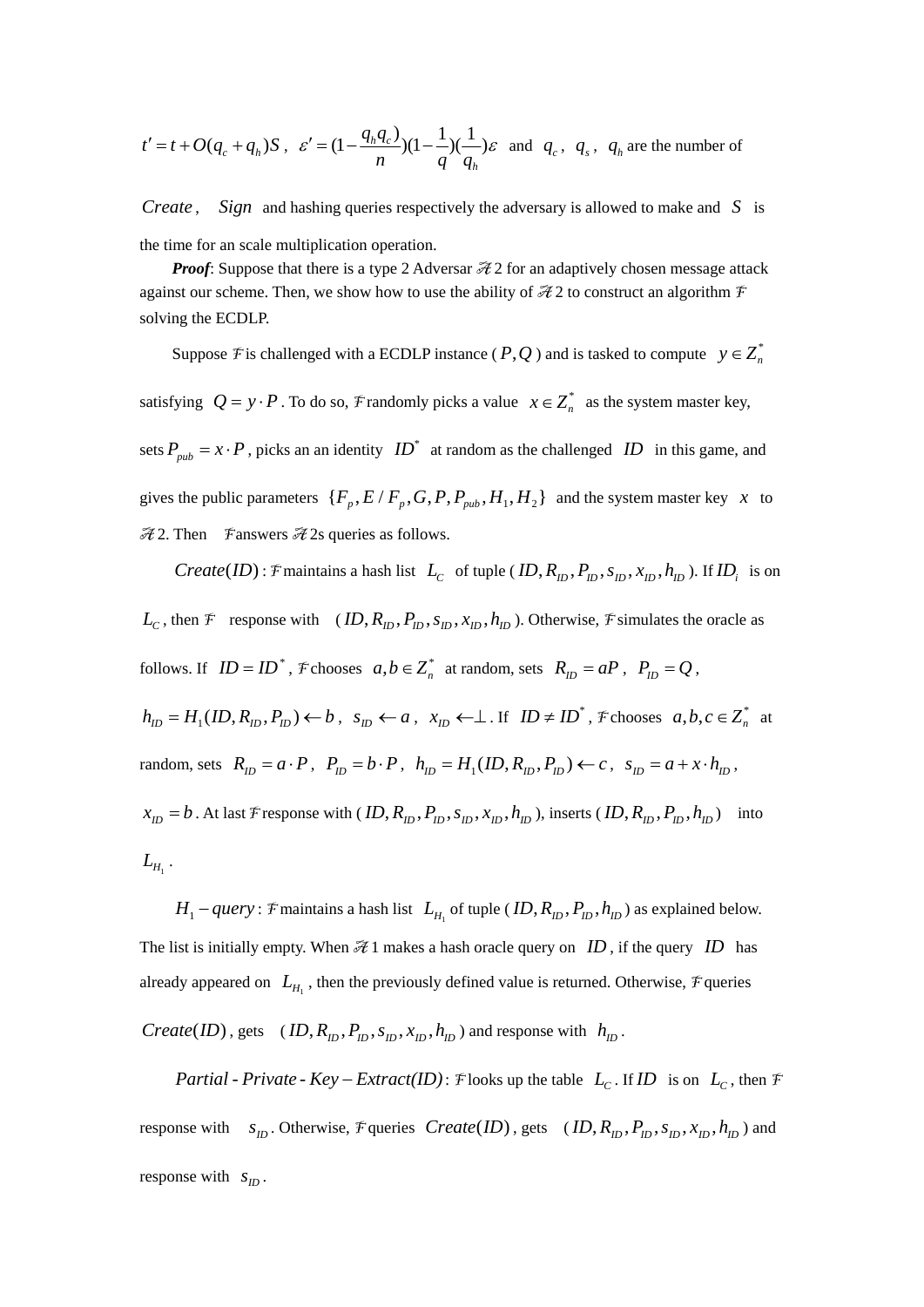*Public – Key(ID)* : F looks up the table  $L_c$ . If *ID* is on  $L_c$ , then F response with  $pk_{ID} = \{R_{ID}, P_{ID}\}\.$  Otherwise, F queries *Create* (*ID*), gets (*ID*,  $R_{ID}, P_{ID}, S_{ID}, X_{ID}, h_{ID}$ ) and response with  $pk_{ID} = \{R_{ID}, P_{ID}\}.$ 

*Secret - Key – Extract(ID)*: If  $ID_i = ID^*$ ,  $F$  stop the simulation. Otherwise,  $F$ looks up the table  $L_c$ . If *ID* is on  $L_c$ , then  $\tilde{\mathcal{F}}$  response with  $x_m$ . Otherwise,  $\tilde{\mathcal{F}}$  queries *Create*(*ID*), gets (*ID*,  $R_{ID}$ ,  $P_{ID}$ ,  $s_{ID}$ ,  $x_{ID}$ ,  $h_{ID}$ ) and response with  $x_{ID}$ .

*H*<sub>2</sub> – *query* : F maintains a hash list  $L_{H_2}$  of tuple  $(m, R, ID, P_{ID}, R_{ID}, h)$ . When  $\mathcal{H}$ 2

akes *H2* queries for identity *ID* on the message (*m*, *R*, *ID*,  $P_{ID}$ ,  $R_{ID}$ ), F chooses a random value  $h \in Z_n^*$ , sets  $h_j = H_2(m, R, ID, P_{ID}, R_{ID})$  and adds  $(m, R, ID, P_{ID}, R_{ID}, h)$  to  $L_{H_2}$ , and sends  $h$  to  $\mathcal{H}$  2

 $Sign(ID, m)$ : When a signing query on  $(ID, m)$  is coming, *F* acts like the description of the scheme if  $ID \neq ID^*$ , since F knows the private key of the user with identity *ID*. If  $ID = ID^*$ , F chooses random numbers  $a, b \in Z_n^*$ , sets  $s = a_i$ ,  $R = a^{-1}(R_{ID} + P_{ID})$ ,  $h = H_2(m, R, ID, P_{ID}, R_{ID}) \leftarrow s^{-1} h_{ID} x$ , and response with  $(R, s)$  as the signature. It easy to verify the signature is legal since  $s \cdot (R + h \cdot P) = P_{ID} + R_{ID} + h_{ID} P_{pub}$ .

Finally,  $\mathcal{F}_2$  stops and outputs a signature  $S = \{R, s^{(1)}\}$  on the message *m* with respect to the public key  $pk_{ID}$  for the identity *ID*, which satisfies the following equation Verify( params, ID, m,  $pk_m$ , S) = 1. If ID  $\neq$  ID<sup>\*</sup>, F outputs "failure" and aborts. Otherwise, F recovers the tuple (*ID*,  $R_{ID}$ ,  $P_{ID}$ ,  $h_{ID}$ ) from  $L_{H_1}$  and the tuple  $(m, R, ID, P_{ID}, R_{ID}, h^{(1)})$  from  $L_{H_2}$ .

From the forgery lemma[12], if we have a replay of  $\tilde{\mathcal{F}}$  with the same random tape but different choice of  $H_2$  will output another valid signatures  $\{R, s^{(2)}\}$ . Then we have

$$
s^{(i)} \cdot (R + h^{(i)} \cdot P) = P_{ID} + R_{ID} + h_{ID} P_{pub}, i = 1, 2,
$$
 (7)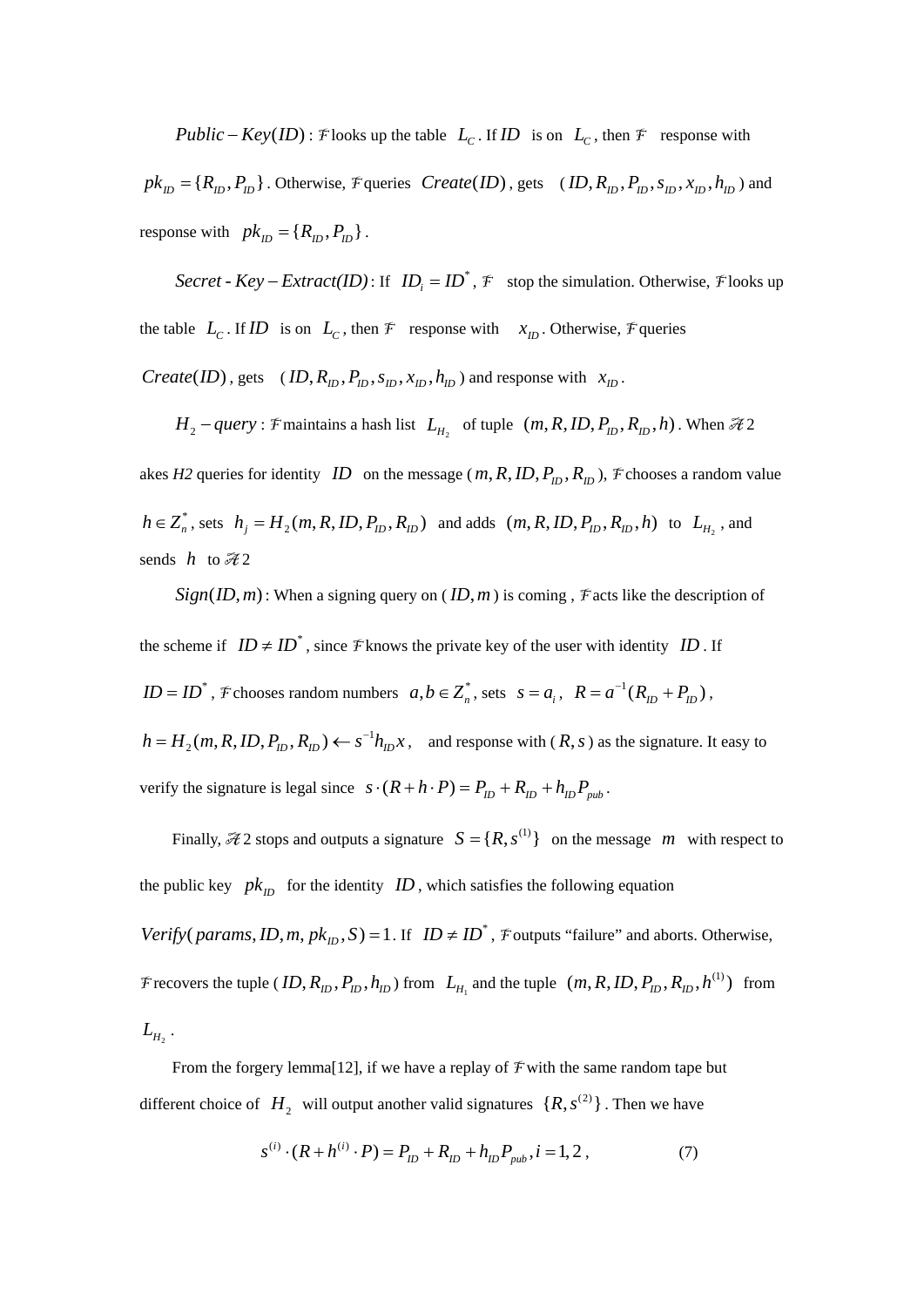By  $l$ ,  $y$ ,  $r_{ID}$ ,  $x$ , we now denote discrete logarithms of  $R$ ,  $P_{ID_i}$ ,  $R_{ID_i}$  and  $P_{pub}$  respectively,

i.e.,  $R = lP$ ,  $Q = P_{ID} = yP$ ,  $R_{ID} = r_{ID}P$ ,  $P_{pub} = xP$  and.

$$
s^{(i)} \cdot (l + h^{(i)} \cdot P) = y + r_{1D} + h_{1D} x, i = 1, 2
$$
 (8)

In these equations, only  $l, y$  are unknown to  $\tilde{\tau}$ . F solves for these values from the above three linear independent equations, and outputs  $y$  as the solution of the discrete logarithm problem.

**Reduction Cost Analysis**: The simulation of the *Create* oracle fails if the random oracle assignment  $H_1$  (*ID, R<sub>ID</sub>, P<sub>ID</sub>*) causes inconsistency. It happens with probability at most

*h q*  $\frac{d_h}{n}$ . Hence, the simulation is successful *q<sub>c</sub>* times with probability at least *n*  $(1 - \frac{q_h}{q_c})^{q_c} \geq 1 - \frac{q_h q_c}{q_c}$ *n n*  $-\frac{q_h}{r^2}$  = 1  $-\frac{q_h q_c}{r^2}$ . Due to the ideal randomness of the random oracle, there exists a query  $H_2(m, R, ID, P_{ID}, R_{ID})$  with probability at least  $1 - \frac{1}{n}$ . *B* guesses it correctly as the point of rewind, with probability at least  $\frac{1}{1}$ *h q* . Thus, the overall successful probability is

$$
(1-\frac{q_hq_c}{n})(1-\frac{1}{n})(\frac{1}{q_h})\varepsilon.
$$

The time complexity of F is dominated by the exponentiations performed in the *Create* and *Sign* queries, which is equal to  $t + O(q_c + q_h)S$ .

## **4. Comparison with previous scheme**

In this section, we will compare the efficiency of our new scheme with three latest CLS schemes, i.e. Huang et al.'s scheme [8], Tso et al.'s scheme [9] and Du et al.'s scheme [10]. In the computation efficiency comparison, we obtain the running time for cryptographic operations using MIRACAL [13], a standard cryptographic library.

The hardware platform is a PIV 3-GHZ processor with 512-MB memory and a Windows XP operation system. For the pairing-based scheme, to achieve the 1024-bit RSA level security, we use the Tate pairing defined over the supersingular elliptic curve  $E/F_n : y^2 = x^3 + x$  with

embedding degree 2, where q is a 160-bit Solinas prime  $q = 2^{159} + 2^{17} + 1$  and p a

512-bit prime satisfying  $p+1=12qr$ . For the ECC-based schemes, to achieve the same security level, we employed the parameter secp160r1[14], recommended by the Certicom Corporation,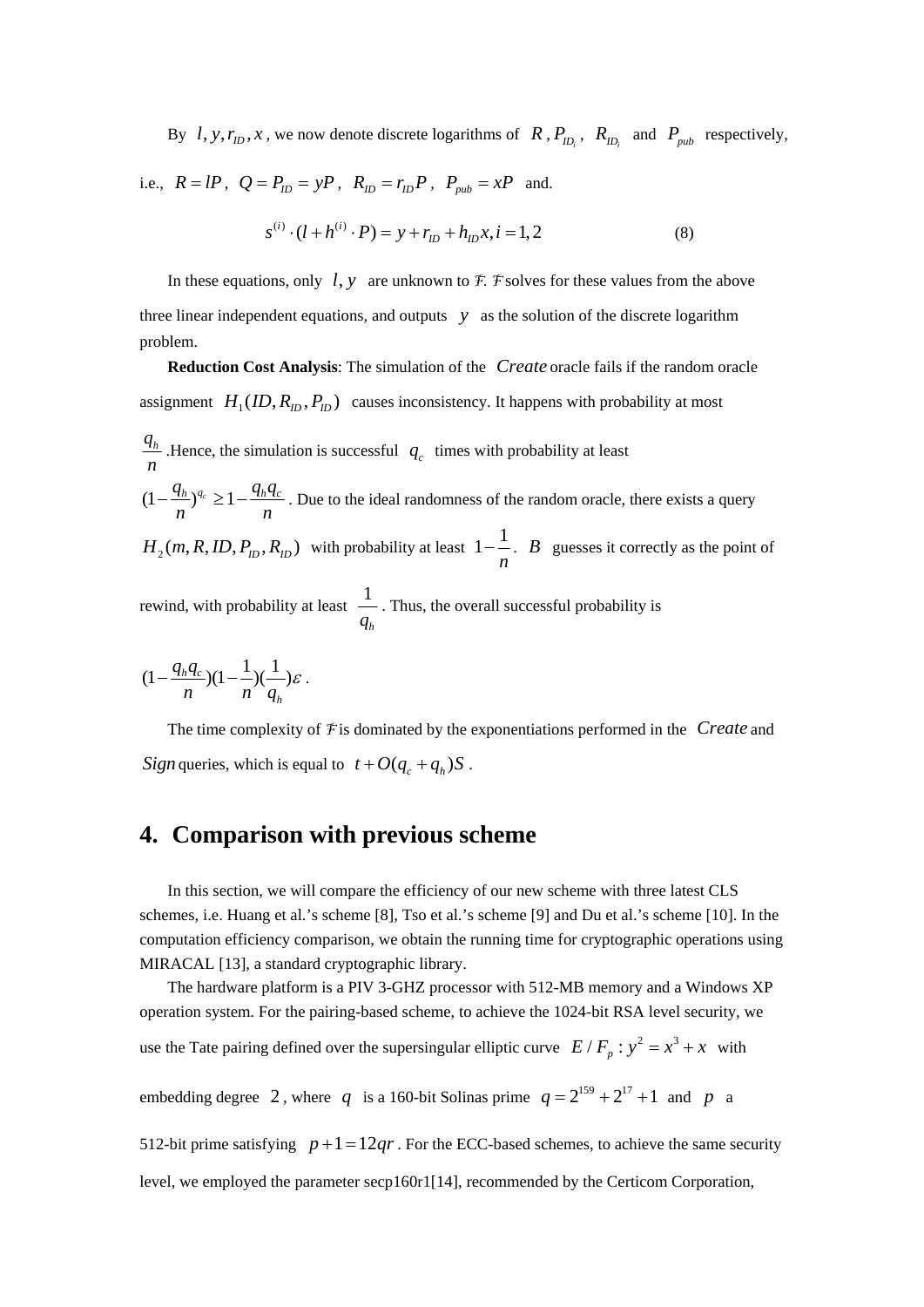where  $p = 2^{160} - 2^{31} - 1$ . The running times are listed in Table 1, where sca.mul. stands for scalar multiplication.

| Modular        | Pairing | Pairing-based | ECC-based     | Map-to-point |
|----------------|---------|---------------|---------------|--------------|
| exponentiation |         | sca.mul       | sca.mul.      | hash         |
| 5.31           | 20.04   | 6.38          | າ າ າ<br>4.ZI | 3.04         |

Table 1. Cryptographic Operation Time(in milliseconds)

To evaluate the computation efficiency of different schemes, we use the simple method from [15]. For example, the sign algorithm of our scheme requires one ECC-based scale multiplication; thus, the computation time of the sign algorithm is  $2.21 \times 1 = 2.21$  ms; the verify algorithm has to carry out three ECC-based scalar multiplications, and the resulting running time is  $2.21 \times 3 = 6.63$ ms. As another example, in Huang et al.'s scheme[8], the sign algorithm should carry out a pairing-based scalar multiplications and a map-to-point hash computation; thus, the computation time for a client is  $6.38 +3.04 = 9.42$  ms; the verify algorithm has to carry out three pairing, a map-to-point hash computation, then the resulting running time is  $20.04 \times 3 + 3.04 = 63.16$  ms. Table 2 shows the results of the performance comparison.

|                | Running time      |                    |  |
|----------------|-------------------|--------------------|--|
|                | Sign              | Verify             |  |
| Huang et al.'s | $9.42$ ms         | 63.16 ms           |  |
| scheme $[8]$   |                   |                    |  |
| Tso et al.'s   | 5.31 ms           | 48.39 ms           |  |
| scheme [9]     |                   |                    |  |
| Du et al.'s    | $6.38 \text{ ms}$ | $26.40 \text{ ms}$ |  |
| scheme $[10]$  |                   |                    |  |
| Our scheme     | $2.21 \text{ ms}$ | $6.63 \text{ ms}$  |  |

Table 2. Performance comparison of different schemes

According to Table 2, the running time of the sign algorithm of our scheme is 23.46% of Huang et al.'s schemes, 41.62% of Tso et al.'s scheme and 34.64% of Du et al.'s scheme, the running time of the verify algorithm of our scheme is 10.50% of Huang et al.'s schemes, 13.70% of Tso et al.'s scheme and 25.12% of Du et al.'s scheme. Thus our scheme is more useful and efficient than the previous schemes[3-10].

## **5. Conclusion**

In this paper, we have proposed an efficient certificateless signature scheme without bilinear pairings. We also prove the security of the scheme under random oracle. Compared with previous scheme, the new scheme reduces both the running time. Therefore, our scheme is more practical than the previous related schemes for practical application.

## **6. References**

[1]. A. Shamir, Identity-based cryptosystems and signature schemes, Proc. CRYPTO1984, LNCS, vol.196, pp.47–53, 1984.